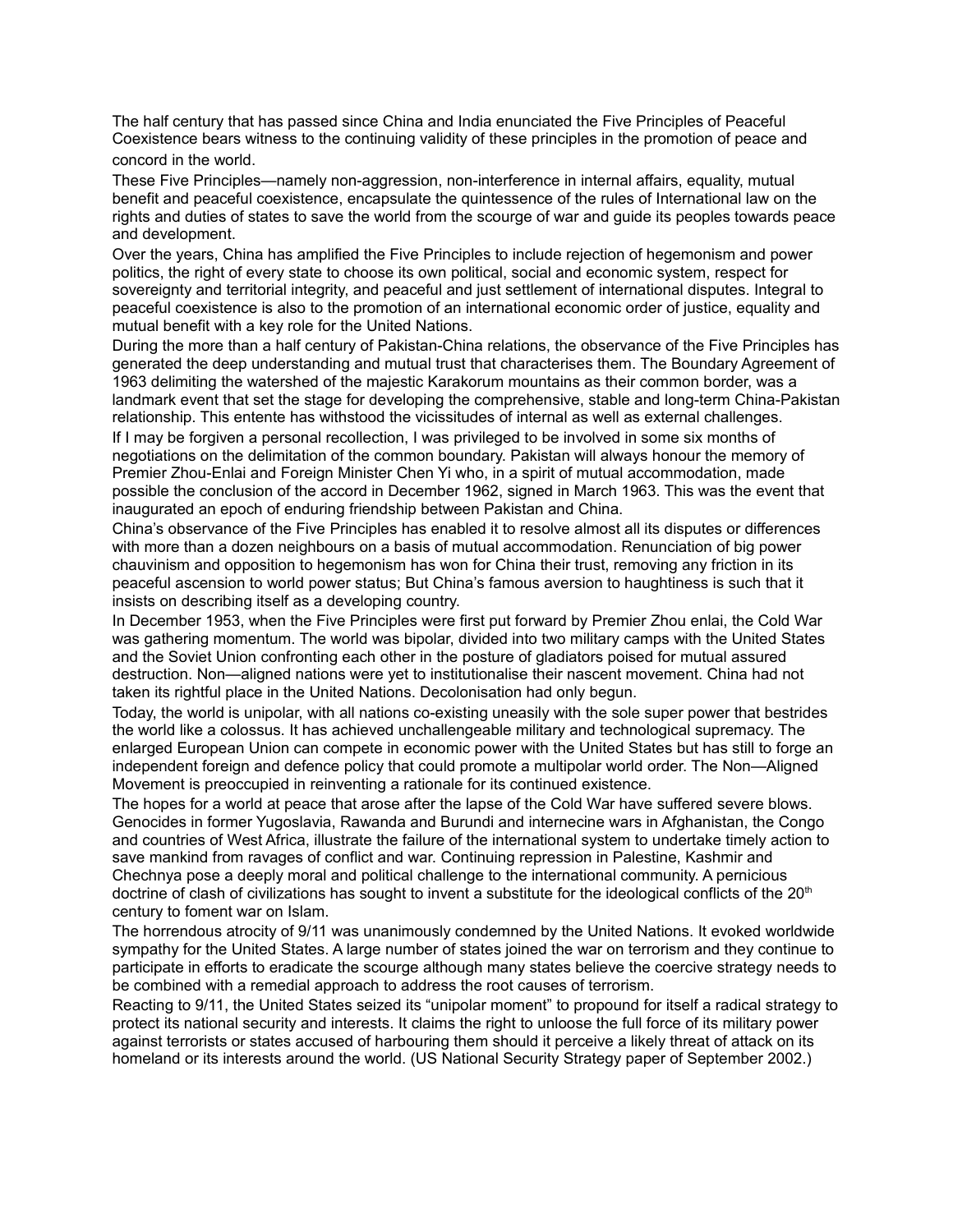The new US Security doctrine also envisages forcing regime change in states suspected of possessing weapons of mass destruction or otherwise posing a perceived potential threat to US security or to that of its friends and allies.

Several among the major military powers have seized upon the US doctrine to assert for themselves the same right to the pre-emptive use of force. A concerned UN Secretary General Kofi Annan warns that this doctrine would set a precedent that would result in a proliferation of force with or without credible justification.

Unilateral pre-emptive use of force negates the core principles of the UN Charter that outlaw aggression and interference in domestic affairs of states and call for peaceful settlement of disputes. Pre-emption also goes beyond the pale of the right of self defence against armed attack as recognised by the Charter as also the Five Principles that emphasize the principles of non-aggression and non-interference in internal affairs.

Within weeks of 9/11, Afghanistan was attacked for providing sanctuary to Osama bin Laden and the Taliban regime overthrown. Some 13000 US soldiers are still on search and destroy missions against the remnants of Al-Qaeda and the Taliban.

In March 2003, Iraq was invaded and the Baathist Saddam regime terminated. Iraq still remains under a US-UK led military occupation.

Both occupations are encountering growing resistance. In Iraq it is assuming a nationalist character. As Sargio de Melho, the UN envoy said before he was killed in Baghdad last year, occupation is the cause of resistance.

World opinion was outraged by the contempt implicit in the US-UK refusal to wait for authorization of use of force against Iraq by the Security Council. The allegation that Iraq continued to possess weapons of mass destruction in defiance of earlier UNSC resolutions was exposed as false. While few mourned the overthrow of Saddam Hussain, the world watched with consternation the destruction of Iraqi administrative and economic infrastructure and the killing of thousands of innocent civilians. The scandalous abuse of Iraqi prisoners of war has confirmed the ruthlessness of the occupation and galvanized demand even in the United States and United Kingdom for an end to unilateralism and interventionism.

The unilateral pre-emptive use of force against Iraq without the authorisation of the UN Security Council has unravelled the broad coalition in the war on terrorism.

Why did Washington not emulate the strategy followed in Afghanistan of giving the United Nations the lead role in ensuring internal security and managing the transition to democracy? Neo-conservative ideologues were said to have advocated the war on Iraq as part of a grand design to "project power across the region", "restructure the Middle East", "command the oil market for the rest of the oil era" and perpetuate "the American imperium in the 21st century".

It has since become all too clear that such an imperialist design cannot be acceptable to the Iraqi people and indeed world opinion in the post-colonial era.

**II**

The counter-productive consequences of unilateralism and pre-emption in Iraq are manifest. This strategy if pursued against North Korea to eliminate its nuclear weapons by military action, would be fraught with potentially catastrophic consequences for the region. Conscious of the limits to this strategy, the US has returned to multilateral diplomacy with China playing a key role, in transforming the Korean peninsula into a nuclear weapon-free zone.

Collective action under the aegis of the UN Security Council alone can salvage the occupation of Iraq which, in the judgement of some US foreign policy establishment figures, is untenable and that settling a date for its withdrawal is therefore critical.

How successful has unilateralist pre-emption been in achieving the geopolitical aims of the US in its Afghanistan and Iraq wars?

In Afghanistan, change has brought into power, through the Bonn process, a legitimate and sovereign government, but its effective authority remains to be extended beyond its capital territory. Security is still not nationwide. Warlords' militias need to be disarmed and demobilised. Illicit production of opium has risen to 75% of the world figure. Reconstruction is slow, impeded by insecurity. Preparations for elections in September to install a representative government could become problematic because of increasing resistance.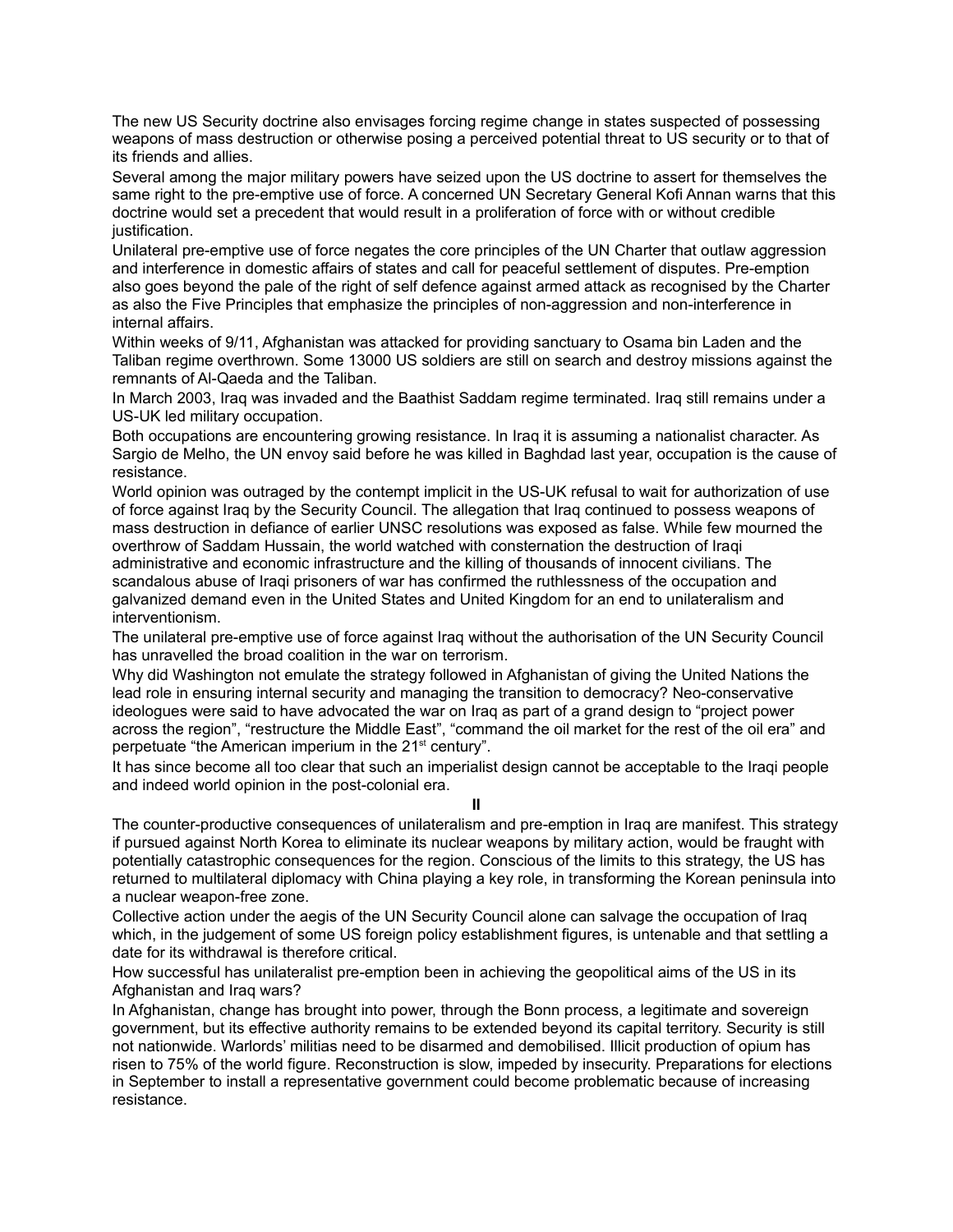In Iraq, it remains to be seen if the interim government of Prime Minister Iyad Allawi will be accepted by Iraqis as legitimate and sovereign. The Security Council resolution of 8 June sets the end of January 2006 for withdrawal of the occupation. It does not eliminate doubt about the full sovereignty of the interim government in its relationship with the US led coalition forces in regard to major military campaigns. Also ambiguous is its sovereignty over the management of Iraq's oil resources, internal security and command over the new Iraqi army. Civil war from ethnic and sectarian power struggles could imperil Iraq's unity and territorial integrity. The road to elections and establishment of a representative government in Iraq also is beset with problems.

The prisoners' abuse scandal in violation of the Geneva Convention on the treatment of prisoners of war, in Abu Ghraib prison and other secret detention centers, has dealt a blow to America's moral credibility in promoting the rule of law and respect for human rights in the region.

Earlier assertions of the use of military power to impose democracy and free market economy on Iraq as prototype for reshaping the internal political and economic order of the greater Middle East, are now softened by emollient talk of partnership between the G-8 grouping and the regional states to propel the region towards such a transformation. Arab leaders on the other hand maintain that participation in political governance, the place of women in society and other liberal reforms must be specifically related to the circumstances and traditions of their own societies and contingently, to the Quartet's Israel-Palestinian road map to a negotiated peace settlement for a viable Palestinian state.

Underlying the US urge to reform the Middle East is its belief that the main cause of terrorism is, besides poverty, the lack of freedom and democracy in the region. Hence its sense of messianic mission as an "exceptional" and "indispensable" nation to morph the Arab world into accommodating. American principles and interests. Only this metamorphosis it is asserted, would make the region safe for the US and Israel and hold a promise of hope to dispel the despair and anger rife in the "arc of crisis" – the greater Middle East – that breeds hate and spawns terrorism against the West.

The political ethos that prevails in the US is such that policy makers and public opinion are impervious to an alternative conviction – that hatred and terrorism could spring from the injustice of Israel's unending occupation of Palestinian territories and their colonisation by Israeli settlements.

The US has achieved two of its strategic war aims – Iraq has been eliminated as a potential military counterweight to Israel's dominance over the region. Second, the Palestinians have been so isolated and suppressed by disproportionate use of force that all that may be on offer for them is a few Bantustan enclaves in the West Bank instead of the promise of a viable Palestinian state.

Despite these geopolitical dividends for the US and its strategic ally, the limits to unilateralism and preemption manifest from the problematique of Iraq and North Korea, make imperative a return to the multilateralism premissed in the norms of the UN Charter and the Five Principles.

"The debacle of Iraq does not mean the end of a one dimensional unilateralist evangelist belief in American military power as the key to world politics" writes Timothy Garton Ash. But this policy, essentially a hyper-power doctrine, can have no appeal for the overwhelming majority of the international community, especially for countries of the Third World that have emerged from the great historical process of decolonisation even though many of them suffer authoritarian rule, poor governance, disrespect for human rights, corruption and grinding poverty.

This regression, despite their independence, has encouraged a new school of historians in the West to advocate imposition of a new US imperialism on the Third World on the model of the British empire of 19<sup>th</sup> century, even as they bemoan the lack of a "will to empire" in the American people.

**III**

Adherence by Pakistan and India to a bilateral pact committing themselves to the Five Principles would provide a conducive context for the mormalisation of Pakistan-India relations. Several times, over the past decades, Pakistan did propose a non-aggression or no war pact only to be rejected by India.

Rejection of hegemonism, embrace of peaceful and just settlement of disputes through a dialogue process to find an equitable solution of the fifty-six year old Jammu and Kashmir dispute – the cause of two wars and perennial tension between the two-countries- could well produce a solution acceptable to Pakistan, India and the people of Kashmir. Turning the Line of Control into a permanent border would not be an equitable solution; therefore unacceptable.

Unlike real estate or territorial disputes, Kashmir involves the destiny of twelve million people who have been struggling and sacrificing their lives for freedom for over half a century. Should their wishes be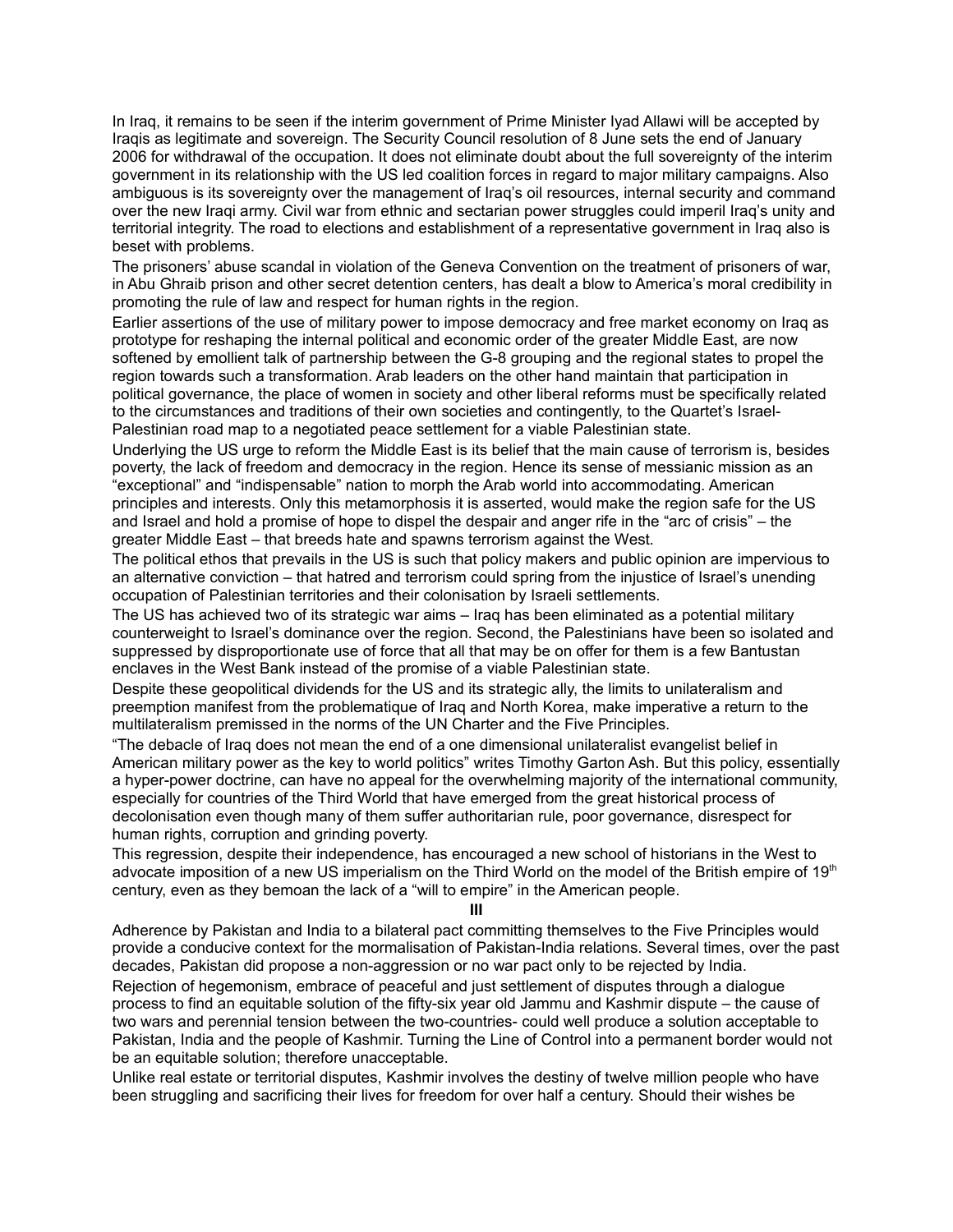ignored by turning a cease-fire line or line of actual control into a permanent border? The right of selfdetermination, pledged to them by Pakistan and India and consecrated by the international community itself, is at stake.

Presently, the atmospherics are right for a dialogue between Pakistan and India to resolve their outstanding differences and disputes including the core dispute of Jammu and Kashmir. Confidence and security-building measures including a nuclear restraint and a nuclear risk-reduction regime form part of the agenda.

Given the contiguity of the two countries, flight-time for missiles would be two to three minutes only, ruling out sufficient early-warning time to identify if a launch is accidental or unauthorized. It would only be prudent in this situation to keep warheads unassembled and separated from missiles, not mounted for immediate firing. However verification presents a difficulty.

There is some talk of making the respective nuclear doctrines mutually compatible but asymmetry in conventional armaments makes doubtful a no-first use nuclear doctrine accord. A mutual non-aggression pact would be a more feasible CBM.

The significant contribution made by China to the US-led diplomacy to defuse the military confrontation in 2002 between India and Pakistan and persuade them to enter into dialogue, has been acknowledged by the international community.

China's miracle of growth since its opening to the outside, of its economy in 1978, has been sustained as much by its economic reforms as by its strict adherence to a foreign policy based on the Five Principles. Its resolve to eschew hegemony and project itself as a benign power promoting a peaceful and just international order, conforms to the broad aspirations of peoples the worldover.

Phenomenal economic growth has made China a twin engine with the US, that is now driving the global economy. Growth over two decades averages about 10%. GDP is over 1.4 trillion dollars and percapita income exceeds \$ 1000. No less than 400 million of its people have been uplifted from abject poverty of earning less than one dollar a day, enabling this mass of humanity to march towards the realisation of economic, social and cultural rights. As Premier Wen Jiabao stated at the Shanghai International Conference in May,"this will go down as one of the most remarkable feats in history."

## **IV**

Pakistan is in the vanguard of the war on international terrorism. It is pledged to preventing extremism and terrorism from operating from its soil. China also , has thrown its weight behind the US-led global offensive. According to the London Institute of Strategic Studies, the clones or loose affiliates of Al-Qaeda number as many as 18000 men, in 60 countries. Iraq has become a new focus of terrorism.

President Pervez Musharraf has formulated a two-pronged strategy to combat religious militancy and extremism in some countires of the Muslim world. One prong -to shun militancy and extremism and focus on socio-economic uplift is to be delivered by the Muslim countries themselves. The other prong is to be delivered by the West, the US in particular – to resolve the political disputes with justice to the deprived Muslim countries, for the root cause of terrorism lies in the political injustice done to them. President Musharraf cites inter-alia the Kashmir freedom struggle and the Palestine intifada as a result of denial of justice.

## Will the West deliver its side of the prong?

More than three decades of Israeli occupation of the Arab territories continues under a regime of brutal repression. The injustice of Ariel Sharon's plan of disengagement from Gaza at the cost to Palestinians of Israeli territorial aggrandisement and expansionism in nearly half of the West Bank, is a standing example of the failure of the West to deliver.

In Bosnia, had deliverance come in time and not belatedly, much less than 200,000 lives would have been lost to ethnic cleansing. In Chechniya, the disproportionate use of force continues. The Kashmiris, who have sacrificed more than 80,000 lives for their freedom have been waiting for fifty six years for the delivery of their self determination.

**V**

Wars between states have receded into history but violent internal conflicts in the forms of genocide, war crimes and crimes against humanity continue to pose a grave challenge to the conscience of the civilized world. It is these humanitarian crises that sound a clarion call for the pre-emption or prevention by the UN Security Council of such massive violations of fundamental human rights and freedoms.